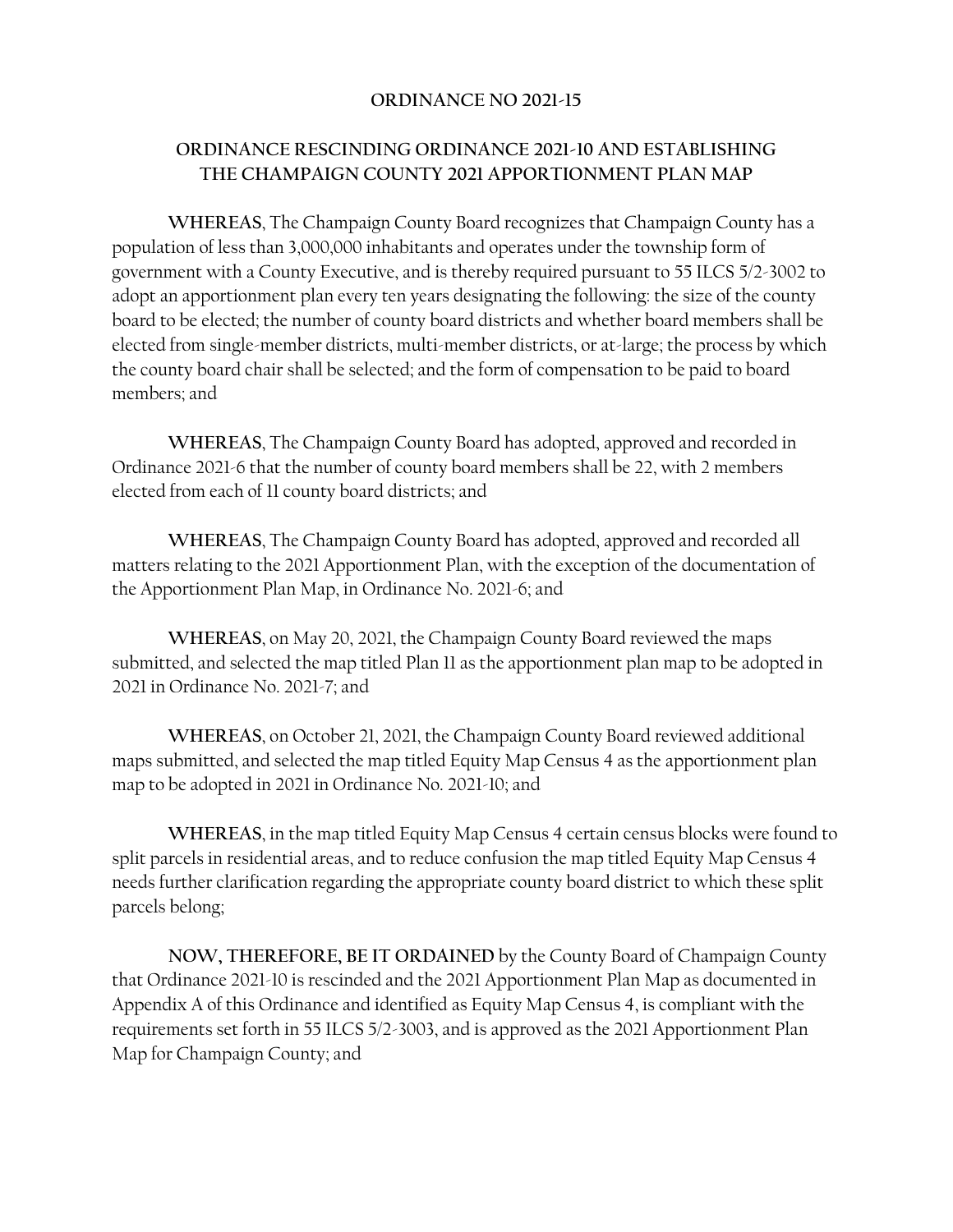**BE IT FURTHER ORDAINED** by the County Board of Champaign County that Equity Map Census 4 shall be read so that the following census blocks belong in the corresponding county board districts, so as to not split residential parcels between county board districts:

| Census Block    | County Board District |
|-----------------|-----------------------|
| 170190007001004 | 6                     |
| 170190007001024 | $\circ$               |
| 170190007001022 | $\circ$               |
| 170190013022006 |                       |

**BE IT FURTHER ORDAINED** by the County Board of Champaign County that all other matters relevant to the Champaign County 2021 Apportionment Plan are documented in Champaign County Ordinance No. 2021-6.

PRESENTED, PASSED, APPROVED, AND RECORDED this 16th day of December, A.D. 2021.

Kyle Patterson, Chair Champaign County Board

\_\_\_\_\_\_\_\_\_\_\_\_\_\_\_\_\_\_\_\_\_\_

Recorded

& Attest: \_\_\_\_\_\_\_\_\_\_\_\_\_\_\_\_\_\_\_\_\_\_\_\_\_\_ Approved: \_\_\_\_\_\_\_\_\_\_\_\_\_\_\_\_\_\_\_\_\_\_\_\_\_\_\_\_\_\_\_

Aaron Ammons, County Clerk Darlene A. Kloeppel, County Executive

 and ex-officio Clerk of the Date: \_\_\_\_\_\_\_\_\_\_\_\_\_\_\_\_\_\_\_\_\_\_\_ Champaign County Board Date: \_\_\_\_\_\_\_\_\_\_\_\_\_\_\_\_\_

Attached: Appendix A (Equity Map Census 4)